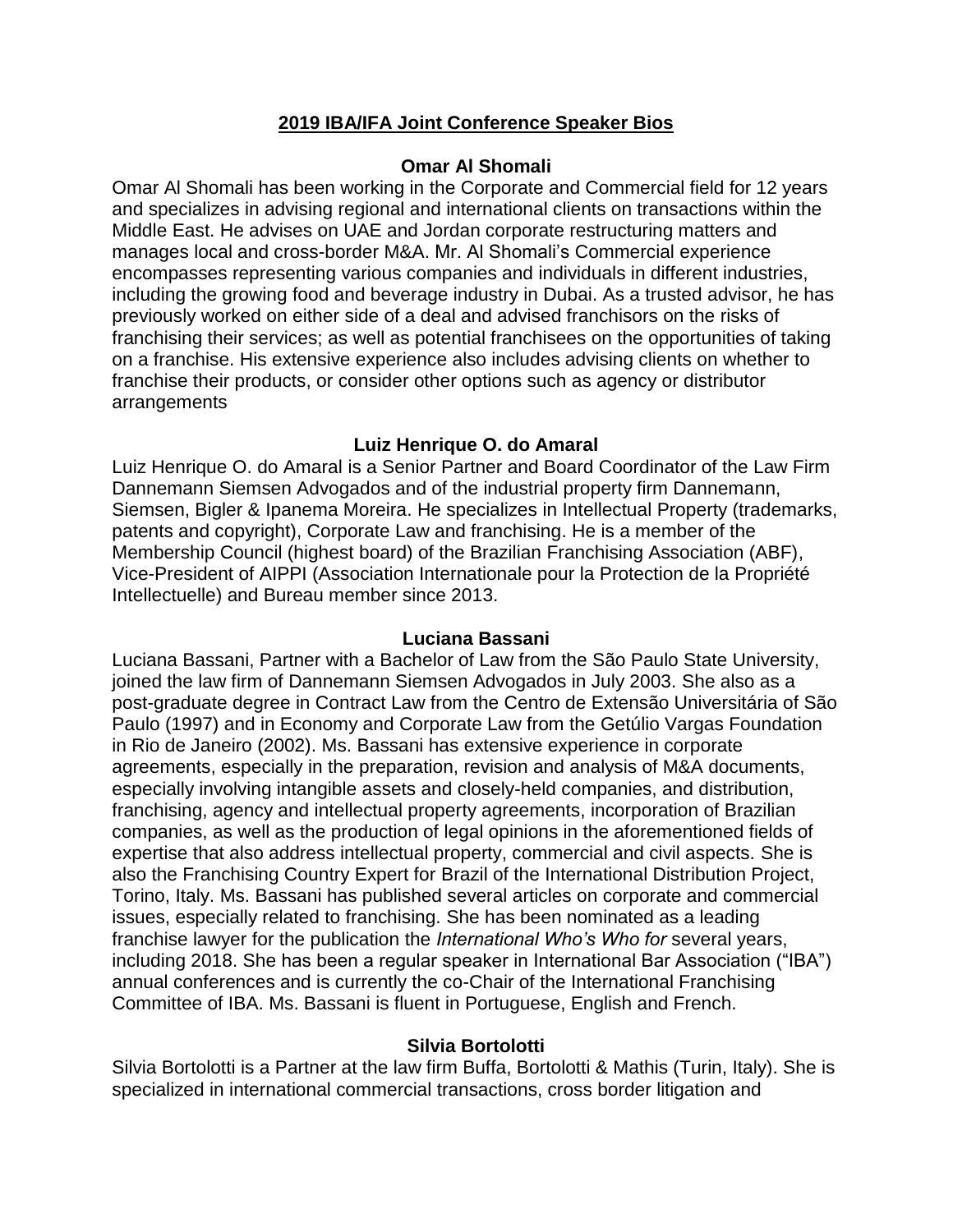arbitration. Her extrajudicial practice covers domestic and international commercial contracts. Ms Bortolotti is a founding member and Secretary General of the International Distribution Institute (IDI), member of several international associations - the International Bar Association (IBA), the Commission on Commercial Law and Practice (CLP) of the International Chamber of Commerce (ICC) - and advisor to several Italian associations. Acknowledged by *Who's Who Legal* as one of the Italian leading experts in franchising, she often lectures in several conferences and training courses about international commercial contracts, commercial agency, distributorship, franchising and cross border trade. Moreover, she is a frequent contributor to publications on every aspect of Italian and international commercial law. Ms. Bortolotti has also co-authored the book *Contratti di distribuzione* (Distribution contracts), Wolters Kluwer, 2016 (chapters on distribution and franchising), as well as some ICC publications, including *ICC Model International Franchising Contract* (2011), *Using franchising to take your business international* (2014) and the *ICC model contract on distributorship* (2016).

#### **David Bond**

David Bond heads the firm's franchise and licensing group, with almost 25 years' experience helping businesses expand through franchise and licensed structures both domestically and internationally. He advises clients from across all sectors including retail, hotels and leisure, media, education, healthcare and food and beverage. Mr. Bond is a member of the International Franchise Association, International Bar Association and the British Franchise Association and is also a consultant editor on the editorial board of LexisNexis' PSL online publication, responsible for contributing franchising content for the Commercial section of that publication.

#### **Nicola Broadhurst**

Nicola Broadhurst trained at Theodore Goddard (now Addleshaws) in London and worked at Mishcon de Reya and Mundays before joining Stevens & Bolton LLP in 2011 as a partner and head of franchising. She is a commercial transactional lawyer specializing in business expansion primarily through franchising and her practice has a particular emphasis on advising on international expansion through franchising. Ms. Broadhurst speaks at numerous specialist franchise seminars and exhibitions and writes for the leading UK trade journal, *Franchise World*, as well as contributing regularly to other franchise publications. She is the firm's representative for the British Franchise Association, has served on the BFA's former legal committee and currently serves on its Quality Standards Committee advising on compliance issues and the promotion of best practice in franchising. She has also advised and represented the European Franchise Federation at the European IMCO workshop on "Relations between franchisors and franchisees: regulatory framework and current challenges" to discuss problems in the area of franchising and the impact of the EU rules on functioning of the franchising. Ms. Broadhurst is a member of the American Bar Association and its franchise forum as well as the International Bar Association and its Franchise Committee. She is top ranked by Legal directories such as *The Legal 500* and *Chambers UK*, the latter describing her as an "impressive" franchising specialist "commended for her consummately commercial approach". She is also ranked internationally as a leading franchise lawyer in *Who's Who Legal: Franchise* and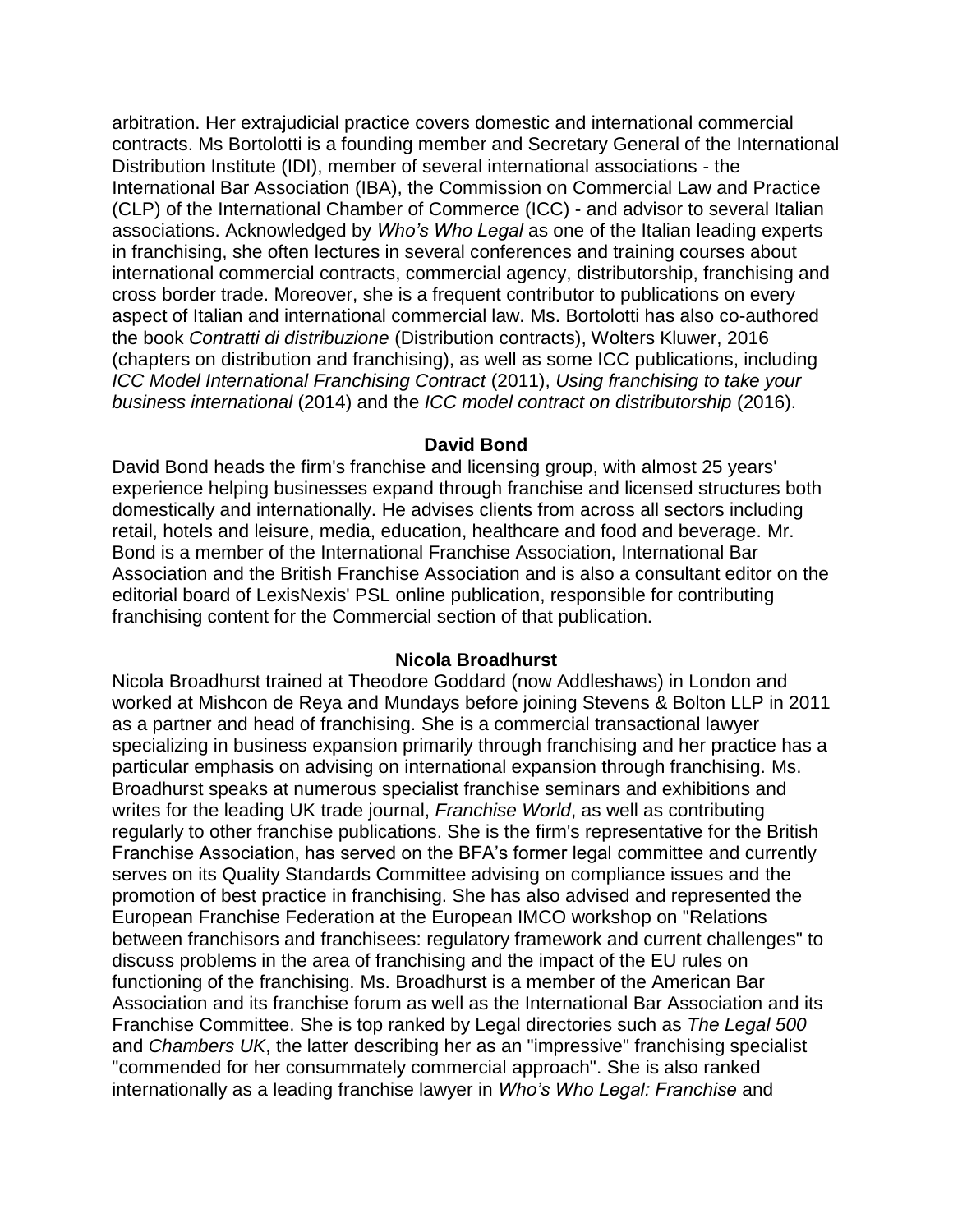described by *World Trademark Review* 2016 as: "the one whom sources single out; the transactional doyenne showcases a deft touch on international expansion through franchising, on which she is something of an authority. She is a thought leader and trendsetter at the heart of the franchising industry through her committee work, and her speaking and writing".

#### **Peter Buberis**

Peter Buberis heads up our franchise and commercial teams. He has extensive experience acting for both national and international franchise systems with a strong skill set around the expansion of franchise systems. Mr. Buberis lectures in international franchising at the master's level at Australian universities and is an international speaker at legal forums and a published commentator in his area of expertise.

### **Charles Chen**

Charles Chen is an Associate Partner at Formosa Transnational, Attorneys at Law, a full-service law firm in Taiwan, where he has been a member of the firm's Technology and Law Division since 2002. His major practice includes intellectual property, corporate and commercial matters, franchising, licensing, competition/antitrust, legal compliance, and emerging technologies. Mr. Chen assists well-known global enterprises with franchising in Taiwan and provides related advice and service, such as incorporation plans, employment arrangements, contract reviewing, disclosure documents preparation, and legal compliance issues in all aspects. He also assists with comprehensive IP strategies and services including both prosecution and enforcement of the client's intellectual properties.

### **Martine de Koning**

Martine de Koning is an expert in franchise, distribution and agency transactions and litigation. She combines in-depth knowledge of EU and competition law with a deep understanding of commerce and trade. She is praised for her "sharp strategic insight, knowledge and creativity in providing solutions". She handles litigation and arbitration in a "smart, assertive and effective" manner. Ms. de Koning structures complex international cooperation such as the setting up of franchise networks and channel agreements. She represents domestic franchisors in their international expansions plans and also assists foreign clients with establishing a presence in Europe, the Middle East and Africa". Her interests include trade unions and treaties (EU, WTO, ASEAN, APEC, NAFTA, Caricom), customs and exports regulations and sanctions. The impact of Brexit on commercial agreements catches her special interest. Ms. de Koning is a thought leader on pricing matters such as rebates, tying, excessive pricing, dynamic pricing, royalties, license and franchise fees, for dominant and other parties. With her lifelong focus on the fashion and retail sector she acts for her clients on internet sales restrictions, third-party platform restrictions, geoblocking, omnichannel (seamless marketplace), e-commerce, inventory sharing, dual distribution, horizontal and vertical data sharing, licensing of know-how and technology, loyalty programs and big data.

# **Mauricio Ferreira**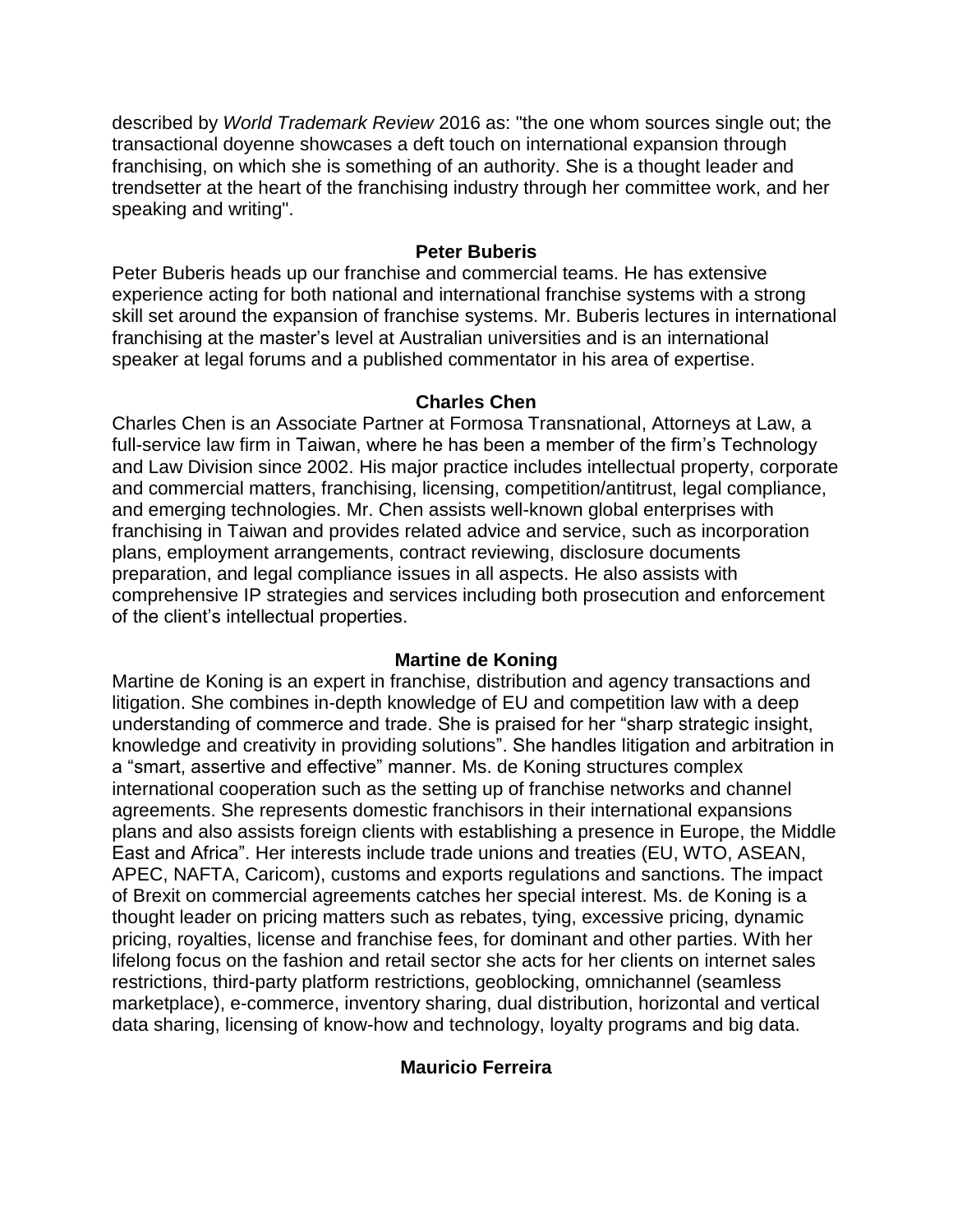Mauricio Ferreira is the Legal Director for InterContinental Hotels Group for Mexico, Latin America, and the Caribbean, leading all hotel operations and development work in the region, including franchised properties. IHG currently franchises over 4,000 hotels, including over 200 in Latin America. Mr. Ferreira graduated in law and is a licensed attorney in both Brazil and the United States. He began his practice as a tax lawyer and later extended his practice to international law, eventually moving to an in-house position in the later part of his career.

#### **Mark Forseth**

Mark Forseth is a Vice President and Assistant General Counsel with Marriott International, Inc. Mr. Forseth is responsible for responding to legal issues involving the development and operation of franchised hotels and regulatory compliance in both domestic and international markets for the company's multiple lodging brands. He is currently working out of Marriott's London, England office and charged with the development and structuring of the legal processes for Marriott's European franchise development and operations. Before joining Marriott, Mr. Forseth was in private practice, focusing on representation of franchise and other licensing and distribution companies in both domestic and international markets, and related business structuring, regulatory and relationship issues. Prior to that, Mr. Forseth was the Senior Franchise Examiner for the Maryland Division of Securities, responsible for enforcement of the Maryland Franchise Registration and Disclosure Law. Mr. Forseth is formerly the Chair of the International Franchise Association Legal Legislative Committee, Chair of the Maryland State Bar Franchise and Distribution Law Committee and is a past advisor to the North American Securities Administrators Association Franchise Project Group.

#### **Tony Garrisson**

Tony Garrisson is a partner and is a member of HWL Ebsworth Retail, Franchising group. He is recognized as one of Australia's leading franchise lawyers with over 30 years' experience in the Franchise sector. Mr. Garrisson practices in respect of all aspects of structuring, restructuring, sale, purchase and establishment of domestic and international franchise systems including distribution and channel strategies.

#### **Stewart Germann**

Stewart Germann founded Stewart Germann Law Office (SGL) in 1993 as a boutique law firm at Auckland, New Zealand, specializing in franchising, licensing and business law. SGL is New Zealand's longest established specialist franchising law firm and Mr. Germann is included in the *International Who's Who of Franchise Lawyers* 2018. He has over 35 years' experience in franchising law and acts for franchisors in New Zealand, Australia, USA and the UK. SGL also act for franchisees and provides legal advice. Mr. Germann has spoken at franchising conferences in New Zealand, Australia, Italy and USA and he was on the Board of the Supplier Forum of the International Franchise Association ("IFA") for 6 years until March 2007. SGL clients include many of New Zealand's best known national and international franchise brands, and Mr. Germann has extensive franchising contacts worldwide and locally. He is actively involved in international franchising and has written many articles which have been published overseas including in the *International Journal of Franchising Law*. Mr.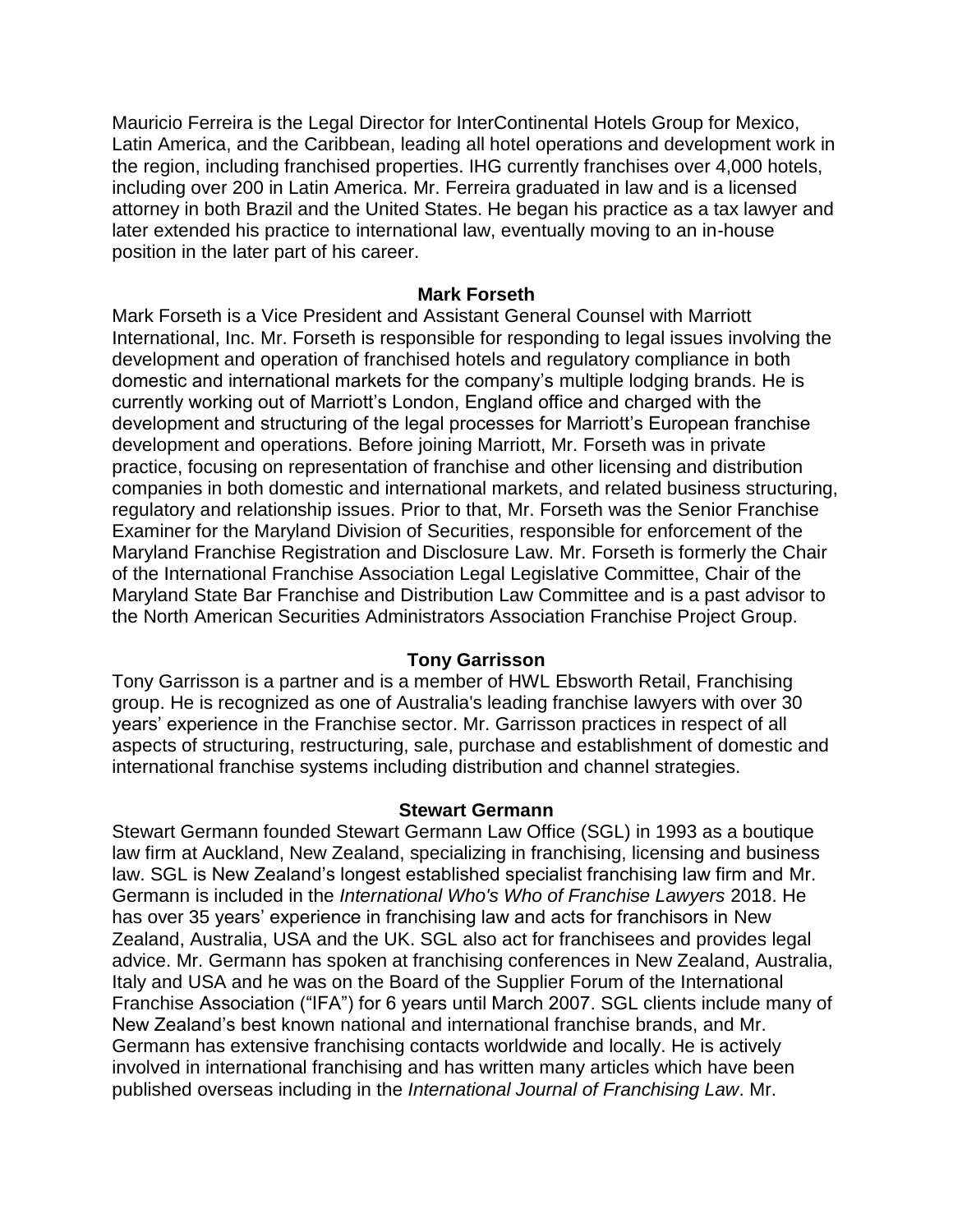Germann is a past Chairman of the Franchise Association of New Zealand (FANZ) and wrote the original *Franchising Code of Practice* for the FANZ. He has also written many published articles on franchising.

## **Kerry Renker Green**

Kerry Renker Green has significant experience in both corporate law and as a complex commercial litigator. She has represented franchisors and business clients in multiple jurisdictions in various aspects of developing their business around the world. Ms. Green has drafted Franchise Disclosure Documents, overseen registration obligations, led transactions to establish, transfer, and/or procure single and multi-unit franchised businesses, negotiated and closed service agreements within the IT, advertising, supply chain and logistics, and design sectors, as well as assisted with issue-spotting and navigating the many legal questions that arise in the business of franchising. Ms. Green also has experience advising in the area of advertising and in closing large sponsorship and marketing transactions as well as in the areas of privacy and cyber security. Litigation experience includes discovery, arbitration, and trial and appellate work in state and federal courts. She currently assists in the quick service restaurant sector, focusing on global franchise advice, including domestic and international growth and issues arising at all stages of the franchise life-cycle.

# **Rasem Kamal**

Rasem Kamal is the managing partner of Kamal & Associates - Attorneys and Counsellors-at-Law (Kamal & Associates), a full-service business law firm in Ramallah – Palestine. He is specialized in franchise, business and corporate laws. He also teaches law at the Birzeit University School of Law. Mr. Kamal has co-authored tens of Palestinian laws and regulations covering different areas of business law. He is also a member of the BOD of the Palestinian Deposit Insurance Corporation. Mr. Kamal is a holder of an Executive MBA degree (Northwestern University and Tel Aviv University), a Master of Laws (LL.M.) degree (University of San Francisco) and a Bachelor of Laws degree (University of Jordan).

### **Beata Krakus**

Beata Krakus is an officer in the Chicago office of Greensfelder, Hemker & Gale, P.C., and part of the firm's Franchising & Distribution Practice Group. She works with franchisor clients in domestic and international franchise transactional matters, including mergers and acquisitions and financing of franchisors. She also represents clients in related areas such as distribution and sales representative arrangements, and other commercial contracts. Having earned a Swedish law degree and practiced in Poland and Sweden before moving to the U.S., she advises U.S. franchisors on international expansion and helps brands from other countries enter the U.S. market. Ms. Krakus is a member of the Governing Committee of the American Bar Association Forum on Franchising and a frequent writer and speaker on franchise-related topics. She is recognized by *Chambers USA* and *Chambers Global* in the field of franchising, as well as by *International's Who's Who of Franchise Lawyers*.

### **Robert Lauer**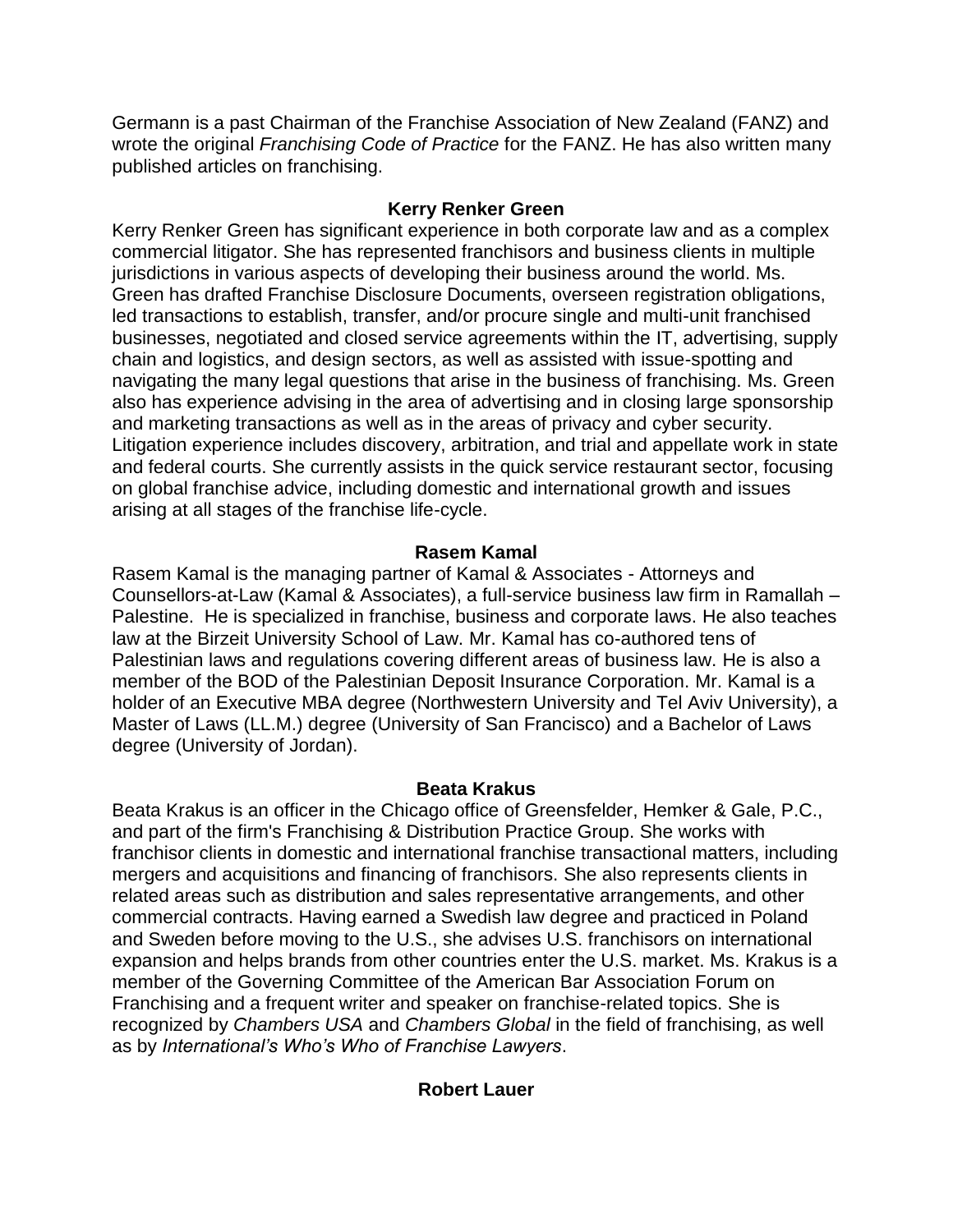Robert A. Lauer is a Partner in the Austin office of Haynes and Boone, LLP, and a member of the firm's Franchise and Distribution Practice Group. Mr. Lauer's practice focuses on all aspects of domestic and international franchise transactions. Mr. Lauer was named to *Chambers Global*, Global Franchising, Band 3, 2011, Band 4, 2012 and Band 3, 2013 to 2019; *Chambers USA*, Franchising (Nationwide), *Up and Coming*, 2012 and Band 4, 2013 to 2018; the *International Who's Who of Franchise Lawyers*, Law Business Research, 2010 through 2019; *The Best Lawyers in America*® for Franchise Law in 2008 through 2019; and a "Texas Rising Star" by *Law & Politics* Magazine and *Texas Monthly* for 2005 and 2007 through 2012. He is a member of the ABA Forum on Franchising's Governing Committee through August 2022 and current officer of the International Bar Association's International Franchising Committee through 2020. Mr. Lauer is a 1997 cum laude graduate of the St. Mary's University School of Law where he served as an Associate Editor of the St. Mary's Law Journal, and a 1994 graduate of Trinity University in San Antonio, Texas.

### **Edward (Ned) Levitt, CFE**

Ned is a Certified Franchise Executive and one of Canada's leading authorities in franchising and distribution law. He has represented some of the world's foremost franchises and provides legal services to Canadian and international clients on all aspects of Canadian franchise law. Mr. Levitt is a member of the American Bar Association's Forum on Franchising, the Canadian Franchise Association, the International Bar Association and is a member of the International Committee of the International Franchise Association. He is a prolific writer, having published numerous books, papers and articles on franchise and distribution law. Among his many publications is the leading Canadian text, *Canadian Franchise Legislation* (2001, Lexis/Nexis/Butterworths). Mr. Levitt is recognized as a leader in his field by several ranking publications including, *Chambers*, *Best Lawyers in Canada*, *Who's Who Legal*, Canadian Legal *Lexpert*® Directory, and *Martindale-Hubbell*. He has been continuously recognized in the *Franchise Times* "Legal Eagles" as one of the top 100 franchise lawyers in North America. Mr. Levitt is often quoted in the media and has appeared on several television programs including CTV's W5, CBC's Venture, and Report on Business TV.

#### **Karsten Metzlaff**

Karsten Metzlaff is a Partner of the law firm Noerr LLP (www.noerr.com). He has, over the years, advised on the structure of a number of well-known national and international franchising systems and the expansion of those systems nationally and internationally. He also worked with the EU Commission in Brussels at the Directorate General for Competition where he dealt with franchising matters. Mr. Metzlaff is a member of the IBA, the ABA and the German Franchise Association. He has lectured and written on many various domestic and international is-sues of franchising and distribution law. He studied law at the Universities of Münster, Ham-burg, Lausanne (CH) and London (GB). Mr. Metzlaff has been selected for inclusion in *The International Who's is Who of Business Lawyers, Franchise* (2018). In the latest JUVE edition (2018/2019) on German law firms, he has been named as one of leading attorneys in Germany in the field of distribution and franchising law. He has been selected by *BEST LAWYERS* as one of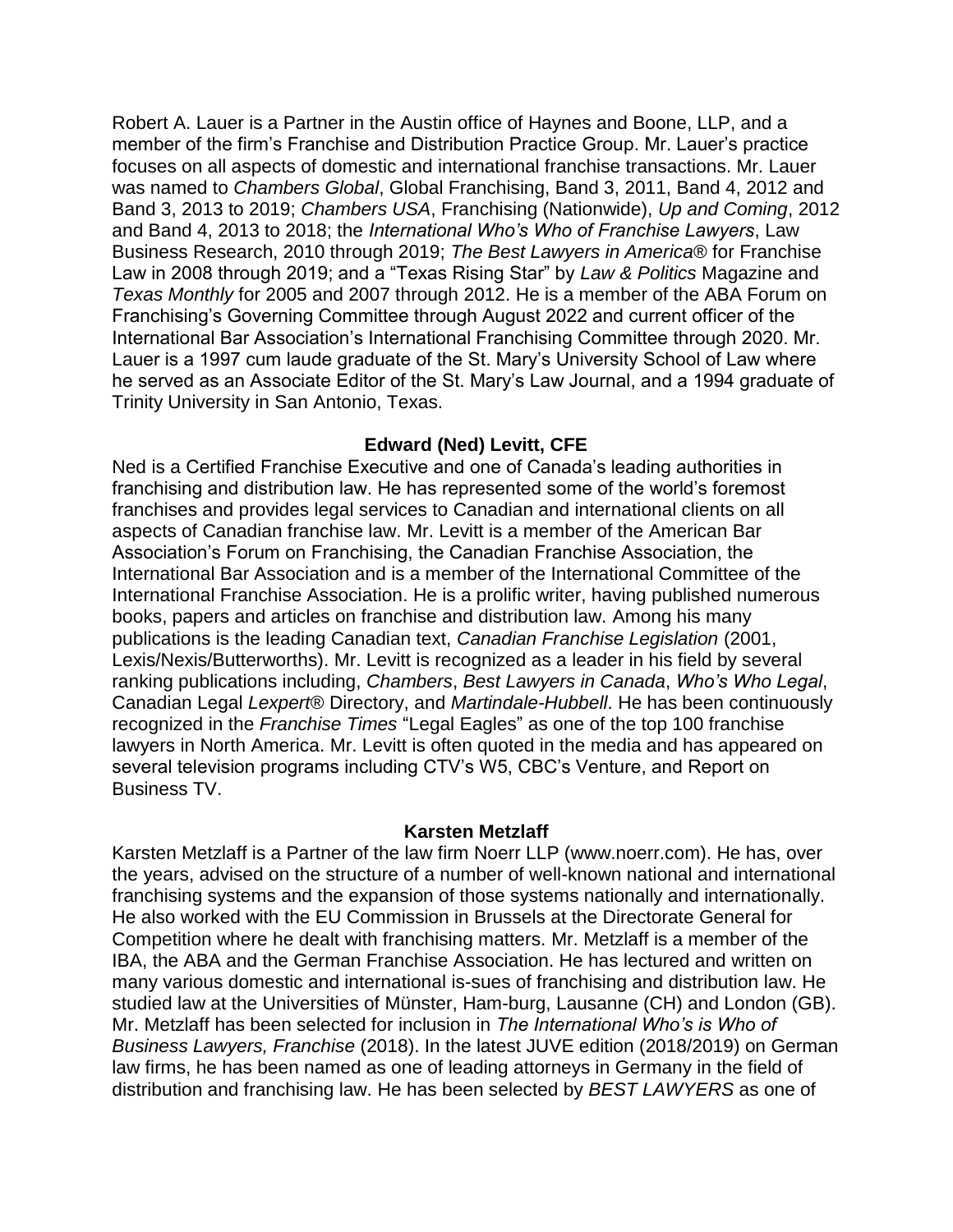the leading franchise lawyers in Germany. He is the exclusive contributor to the *International Law Office Newsletter* for franchising in Germany (see www.InternationalLawOffice.com).

#### **Jorge Mondragon**

Jorge Mondragon has been a partner at Gonzalez Calvillo since 1998, being active from then in the firm's franchising and distribution practice group. Throughout, his over 25 years of experience, Mr. Mondragon has developed a commercial legal practice with focus in corporate, franchising, distribution and data protection matters, advising clients in a wide range of transactions, from their start-ups in Mexico to the management and operation of their business. He walks domestic and foreign companies through the compliance, regulatory, corporate and intellectual property aspects required for the implementation of franchise systems and distribution schemes. For such purposes, Mr. Mondragon designs the appropriate business structure, tailored to the client needs. Additionally, he has an ample experience in corporate and commercial matters, including mergers and acquisitions, joint ventures, corporate controversies, foreign investments and labor consulting, which strengthens his core practice.

#### **Thomas Mundry**

Thomas Mundry has been living and working in Russia since 1994. He is a Partner at Noerr LLP and has extensive experience in advising on investment, financing and other projects of both Western and Russian businesses in the Russian Federation. Mr. Mundry focuses on greenfield and brownfield projects, but he is also advising on M&A as well as on joint ventures projects. His sphere of activity covers a wide range of industries, including automotive manufacturing and supply industry, oil and gas, chemicals, engineering, retail, food and consumer goods, fashion industry and IT. Mr. Mundry has been listed as recommendations in Russia in several publications including *Who´s Who of Franchise Lawyers* (2012 – 2018) for Franchising and *Best Lawyers* (2014-2019) for Trade Law.

#### **Peter V. Snell**

Peter V. Snell is a partner at Gowling WLG. He is based in Gowling WLG's Vancouver office and also works out of the firm's Calgary and Toronto offices. Mr. Snell is the National Co-Chair of Gowling WLG's franchise practice. He specializes in Canadian franchise law, international and Canadian business transactions, licensing, product distribution and intellectual property. He devotes his practice to assisting franchise systems with their expansion plans in Canada and overseas. Mr. Snell's focus on business and intellectual property issues led to his being appointed as the Chair of the Intellectual Property Committee of American Bar Association (ABA) Business Law Section from 2013 to 2016. In 2016 he was appointed as a member of the ABA Business Law Section Council of Governors. In 2017 he was appointed as the Chair of the Marketing Board of the ABA Business Law Section. In 2015 Mr. Snell was appointed as General Counsel to the Canadian Franchise Association (CFA). He will continue in that role until the spring of 2019. He has also served as the Chair of the CFA's Legal and Legislative Committee from 2011 to 2015 and has been on the Board of Directors of the CFA since 2011. In 2004 Mr. Snell co-edited and co-authored the ABA Forum on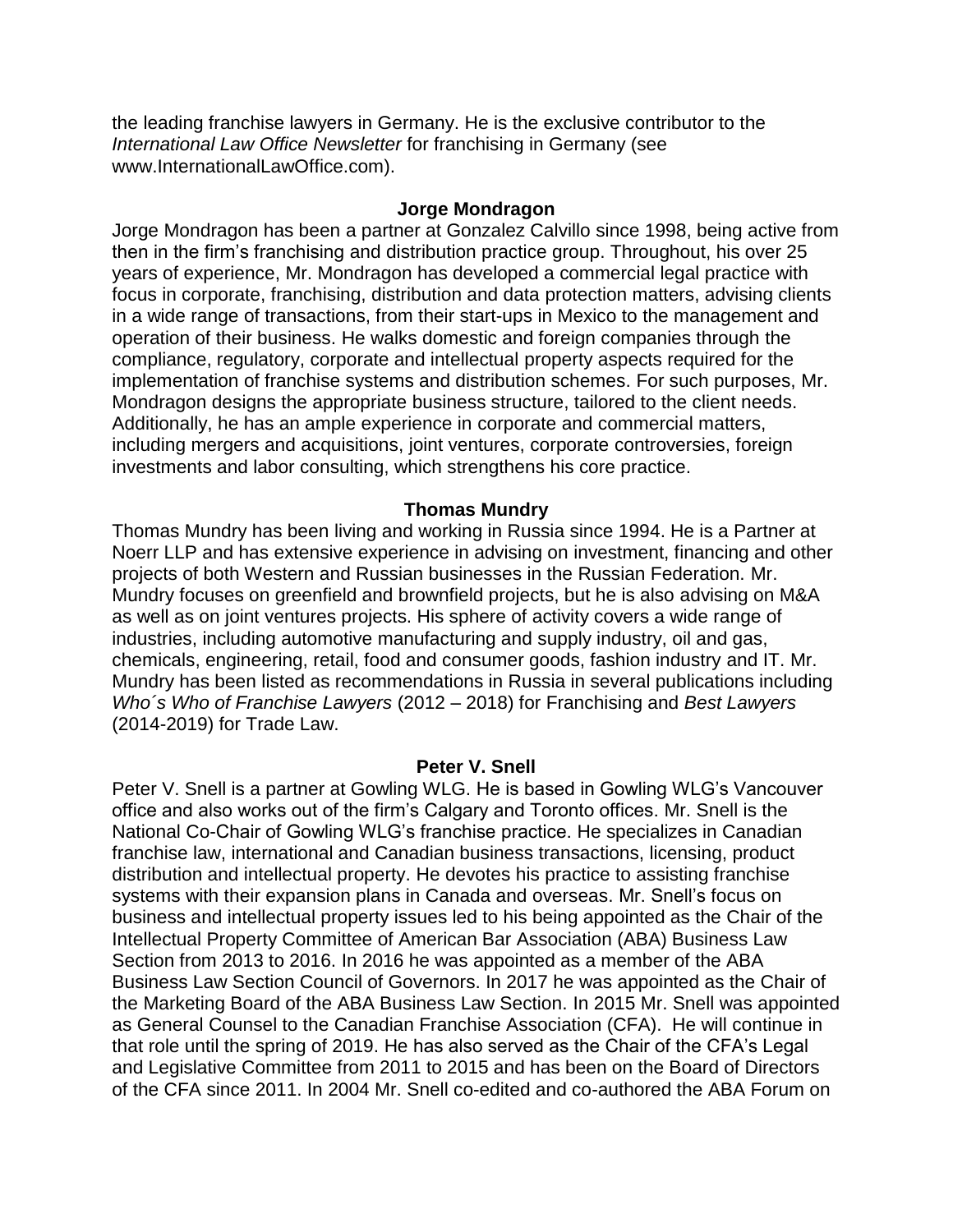Franchising publication *Fundamentals of Franchising – Canada*. The second edition of this publication was released in 2016. In 2013 he co-authored the chapter "Intellectual Property Issues in Franchising" in the ABA publication *Intellectual Property Deskbook for the Business Lawyer (3rd Edition)*. Mr. Snell co-authored the chapter on Canada in the ABA publication *International Franchise Sales Laws*. In 2015 and 2016 he authored the Canadian chapter for the *Franchise Law Review* (2nd Edition) and (3rd Edition). Mr. Snell is recognized as a leading lawyer in Canadian franchise law in *Chambers*, *The Best Lawyers in Canada*, Canadian Legal *Lexpert*®, *Who's Who Legal: Canada*, *Who's Who Legal: The International Who's Who of Business Lawyers*, *Franchise Times* Legal Eagles, and the *Expert Guides*, World's Leading Franchise Practitioners. Mr. Snell was a special advisor to the Government of British Columbia in the drafting of British Columbia's franchise legislation and 2018 was presented with the Lexpert Zenith Award for mid-career excellence in Franchise Law.

#### **John Sotos**

John Sotos is the founding partner of Canada's largest franchise law boutique, Sotos LLP. He has a broad transactions and dispute resolution practice with extensive experience representing companies engaged in franchising and distribution. He counsels companies structuring international and domestic franchise transactions, master franchising, distribution of products and services and franchise disclosure matters. He has deep experience in the automotive, grocery, foodservice and hospitality sectors as well as with complex franchise transactions and system restructurings both in Canada and around the world. In addition, he has immense experience in franchising corporate networks, system wide change, mergers of competing systems and the successful management of relationship issues generally. Lastly, he enjoys an enviable relationship with top franchise practitioners globally. Mr. Sotos he has been listed in *Chambers Canada*, *Best Lawyers in Canada*, the *International Who's Who of Franchise Lawyers*, *Leading 500 Lawyers in Canada,* the *International Who's Who of Business Lawyers,* the Canadian Legal *Lexpert*® Directory and has been named in *Franchise Times* "Legal Eagle" as one of the top franchise lawyers in North America.

#### **Grégoire Toulouse**

Grégoire Toulouse is a Partner in the Commercial Law Department of Taylor Wessing France where he heads the Franchise & Distribution Group. He provides assistance to French and International franchisors and licensors expanding in France and worldwide.

#### **Francesca Turitto**

Francesca Turitto is an Of Counsel to the law firm Roma Legal Partners. She specializes in international franchising and distribution, representing foreign companies wishing to enter the Italian market and Italian companies expanding their network abroad. She also has an extensive experience in corporate and financial transactions, national and international, including mergers and acquisitions, joint ventures, privatizations and private equity deals. Before joining Roma Legal Partners, Ms. Turitto was a senior counsel at the Italian office of Allen & Overy for more than ten years. She is a lecturer on international franchising at the Master in business law, jointly offered by the LUISS university in Rome and the Italian association of corporate counsel (AIGI).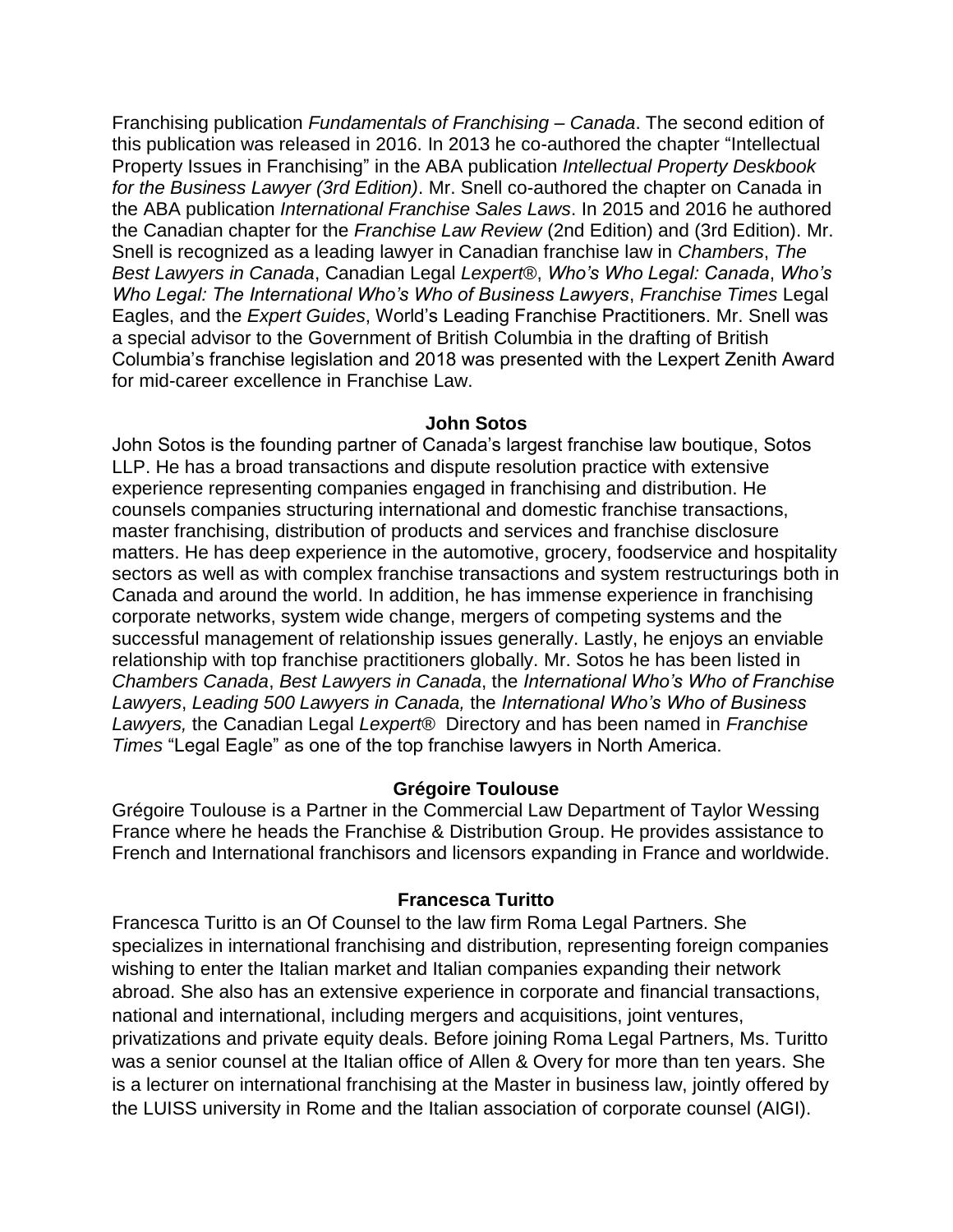Ms. Turitto is the co-chair of the International Bar Association International Franchising Committee and is regularly called to speak at international events. She has been constantly recognized in the last years by the *International Who's Who of Franchise Lawyers* as one of the world's leading practitioners in the field of franchise.

#### **Eduardo Turkienicz**

With more than 20 years of experience in various areas of corporate law, Eduardo Turkienicz has been with Dias Carneiro Advogados since 2013. He is the head of Dias Carneiro Advogados' Intellectual Property and Entertainment, Franchising and Distribution, Commercial Agreements, Digital Law and Technology and Data Protection and Privacy practices. He is a partner in the Corporate, Mergers and Acquisitions, and Anti-Corruption, Compliance and Internal Investigations practices. Throughout his career, Mr. Turkienicz has advised national and international clients in complex negotiations of commercial contracts, as well as in matters related to intellectual property, entertainment and technology. He has an extensive experience in mergers and acquisitions operations, in Brazil and abroad, in different sectors of the market. Mr. Turkienicz's performance is recognized by his clients, who highlight his negotiation skills. His work has also been highlighted in specialized legal directories, such as *Latin Lawyer 250* and *Who's Who Legal*, where he has been recognized since 2013 in the Franchise category. Moreover, he was nominated by the Latin American Corporate Counsel Association (LACCA) in 2018 as one of the most admired lawyers in Brazil. Mr. Turkienicz also works in matters of compliance and investigations, advising local and foreign companies operating in Brazil. He advises clients in the prevention, identification, monitoring and management of compliance risks that may affect their activities, in accordance with national and international anticorruption legislation.

### **Larry Weinberg, CFE**

Larry Weinberg is a partner at the Toronto law firm of Cassels Brock & Blackwell LLP. Since 1989 he has had a practice that specializes in franchise law and providing all necessary legal services to franchisors. He is a member of the International Franchise Association, where he served as a Member of the IFA Board of Directors and as Chair of its Supplier Forum Advisory Board, and the Canadian Franchise Association, where he serves as Chair of the CFA's Legal and Legislative Committee and on the CFA Board of Directors. He is also the Immediate Past Chair of the International Bar Association's International Franchising Committee and is a Past-Chair of the Ontario Bar Association's Franchise Law Section. Mr. Weinberg was the founder of, and to date has organized and chaired four Ontario Bar Association annual franchise law conferences. He is a member of the American Bar Association's Forum on Franchising, and in 2006, he was the first Canadian lawyer to be appointed Director of the ABA Forum's International Division and to a leadership role on its Governing Committee. In 2009 he had the honour of being Co-chair of the ABA's 32nd Annual Forum on Franchising conference. In 2004 he acted as co-editor of the ABA Forum on Franchising's book entitled *Fundamentals of Franchising-Canada*. In 2017, he again